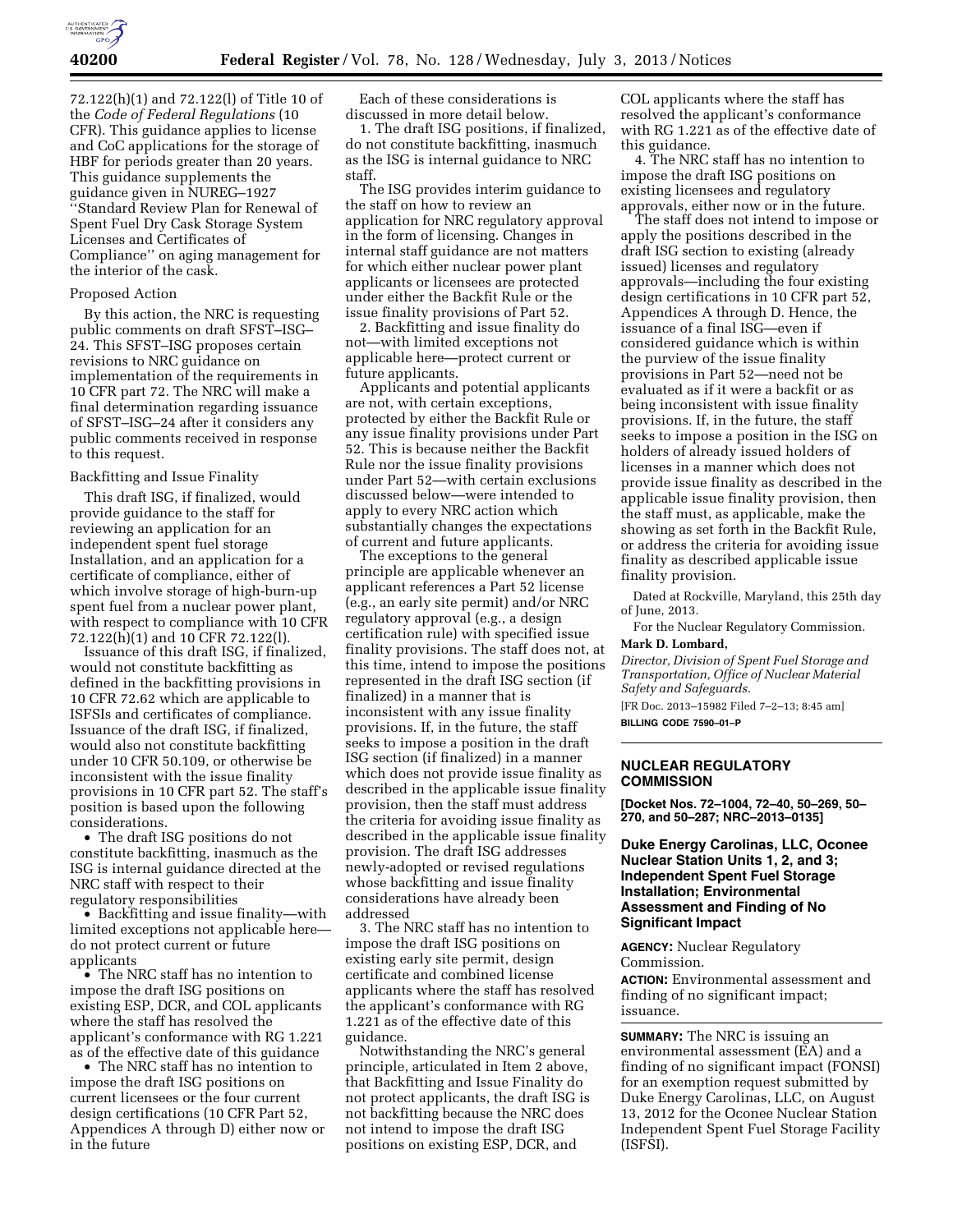**ADDRESSES:** Please refer to Docket ID NRC–2013–0135 when contacting the NRC about the availability of information regarding this document. You may access information related to this document, which the NRC possesses and is publicly available, using any of the following methods:

• *Federal Rulemaking Web site:* Go to *<http://www.regulations.gov>* and search for Docket ID NRC–2013–0135. Address questions about NRC dockets to Carol Gallagher; telephone: 301–492–3668; email: *[Carol.Gallagher@nrc.gov.](mailto:Carol.Gallagher@nrc.gov)* For technical questions, contact the individual listed in the **FOR FURTHER INFORMATION CONTACT** section of this document.

• *NRC's Agencywide Documents Access and Management System (ADAMS):* You may access publicly available documents online in the NRC Library at *[http://www.nrc.gov/reading](http://www.nrc.gov/reading-rm/adams.html)[rm/adams.html.](http://www.nrc.gov/reading-rm/adams.html)* To begin the search, select ''*ADAMS Public Documents*'' and then select ''*Begin Web-based ADAMS Search.*'' For problems with ADAMS, please contact the NRC's Public Document Room (PDR) reference staff at 1–800–397–4209, 301–415–4737, or by email to *[pdr.resource@nrc.gov.](mailto:pdr.resource@nrc.gov)* The ADAMS accession number for each document referenced in this document (if that document is available in ADAMS) is provided the first time that a document is referenced.

• *NRC's PDR:* You may examine and purchase copies of public documents at the NRC's PDR, Room O1–F21, One White Flint North, 11555 Rockville Pike, Rockville, Maryland 20852.

**FOR FURTHER INFORMATION CONTACT:**  Jennifer Davis, Senior Project Manager, Division of Spent Fuel Storage and Transportation, Office of Nuclear Material Safety and Safeguards, U.S. Nuclear Regulatory Commission, Washington, DC 20555, telephone: 301– 287–9173; fax number: 301–287–9341; email: *[BJennifer.Davis@nrc.gov.](mailto:BJennifer.Davis@nrc.gov)* 

# **SUPPLEMENTARY INFORMATION:**

## **I. Introduction**

The Nuclear Regulatory Commission (NRC) is considering issuance of an exemption to Duke Energy Carolinas, LLC (the applicant or the licensee) pursuant to § 72.7 of Title 10 of the *Code of Federal Regulations* (10 CFR) from the requirements of 10 CFR 72.212(a)(2), 72.212(b)(3), 72.212(b)(5)(i), 72.214, and the portion of 10 CFR 72.212(b)(11) that requires compliance with the terms, conditions, and specifications of the Certificate of Compliance (CoC) only with regard to the loading of the M5 clad Babcock and Wilcox (B & W) Mark B11 and Mark

B11A fuel. The applicant submitted its exemption request by letter dated August 13, 2012 (ADAMS Accession No. ML12227A686)). The applicant has previously loaded spent fuel in Transnuclear, Inc. (TN) Standardized NUHOMS® System 24PHB dry storage casks (DSC) for storage in the ISFSI at Oconee Nuclear Station under CoC No. 1004, Amendment No. 9, as authorized by the General License provisions of 10 CFR part 72, ''Licensing Requirements for the Independent Storage of Spent Nuclear Fuel, High-Level Radioactive Waste, and Reactor-Related Greater than Class C Waste.'' The applicant now seeks an exemption to the CoC conditions that require the general licensee to meet the requirements of the technical specifications (TS) for the NUHOMS $\bar{\mathbb{S}}$  system to permit the loading of M5 fuel into these canisters. Specifically, the applicant is requesting an exemption from TS 12.1, ''Fuel Specifications,'' and the associated tables listed below, which specify requirements for the spent fuel assemblies to be loaded in the 24PHB DSCs under Amendment No. 9.

- Table 1–1i, ''PWR Fuel Specification for Fuel to be Stored in the Standardized NUHOMS®-24PHB DSC''
- Table 1–2n, ''PWR Fuel Qualification Table for Zone 1 with 0.7 kW per Assembly, Fuel With or Without BPRAs [Burnable Poison Rod Assembly], for the NUHOMS®-24PHB DSC''
- Table 1–2o, ''PWR Fuel Qualification Table for Zone 2 with 1.0 kW per Assembly, Fuel With or Without BPRAs, for the NUHOMS®-24PHB DSC''
- Table 1–2p, PWR Fuel Qualification Table for Zone 3 with 1.3 kW per Assembly, Fuel With or Without BPRAs, for the NUHOMS®-24PHB DSC''

Specifically, the applicant is requesting an exemption from the requirement that specifies that the fuel approved for use in these casks is ''zircaloy clad,'' which includes only Zircaloy-2 or Zircaloy-4 cladding. This requirement precludes loading B&W Mark B11 and Mark B11A fuel assemblies, which have M5 cladding, and for which the applicant requests an exemption to load at Oconee.

#### **II. Environmental Assessment (EA)**

*Background:* Oconee Nuclear Station is located on Lake Keowee in Oconee County, South Carolina, 8 miles north of Seneca, South Carolina. Unit 1 began commercial operation in 1973, followed by Units 2 and 3 in 1974. Since 1997, Oconee has been storing spent fuel in an

ISFSI operating under a general license as authorized by 10 CFR part 72, subpart K, ''General License for Storage of Spent Fuel at Power Reactor Sites.'' The licensee also has a site-specific ISFSI license, which is not affected by this exemption request and associated EA.

*Identification of Proposed Action:* The CoC is the NRC approved design for each dry storage cask system. The proposed action would exempt the applicant from the requirements of 10 CFR 72.212(a)(2), 72.212(b)(3), 72.212(b)(5)(i), 72.214, and the portion of 10 CFR 72.212(b)(11) that states the licensee shall comply with the terms, conditions, and specifications of the CoC with regard to permitting the loading of B&W Mark B11 and Mark B11A spent fuel assemblies for storage in the generally licensed ISFSI at Oconee. These regulations specifically require storage of spent nuclear fuel under a general license in DSCs approved under the provisions of 10 CFR part 72, and compliance with the terms and conditions set forth in the CoC for each dry spent fuel storage cask used by an ISFSI general licensee.

The TN Standardized NUHOMS® dry cask storage system CoC provides requirements, conditions and operating limits in Attachment A of the TS (ADAMS Accession No. ML062830067). The Table 1–1i of the TSs, ''PWR Fuel Specification for Fuel to be Stored in the Standardized NUHOMS®-24PHB DSC'' specify that the fuel cladding shall be ''zircaloy-clad fuel with no known or suspected gross cladding breaches.'' Zircaloy is a type of zirconium alloy which includes both Zircaloy-2 and Zircaloy-4 cladding, but does not include M5 cladding. The M5 is a different type of zirconium alloy, which does not contain any tin, as Zircaloy does, but which does contain some niobium.

This exemption only considers the loading of B&W 15x15 Mark B11 and Mark B11A spent fuel assemblies at the Oconee Nuclear Station ISFSI. Amendment No. 13 to CoC 1004, which is currently under review by the Commission, would permit storage of ''zirconium alloy'' clad spent fuel assemblies in the 24PHB DSC, which would include both the ''zircaloy clad'' assemblies permitted under previous amendments, as well as the M5 clad assemblies at issue in this exemption request. The NRC was able to draw upon review work already underway in its consideration of Amendment No. 13 for CoC 1004.

*Need for the Proposed Action:* The applicant has requested this exemption in order to load B&W Mark B11 and Mark B11A fuel assemblies in TN